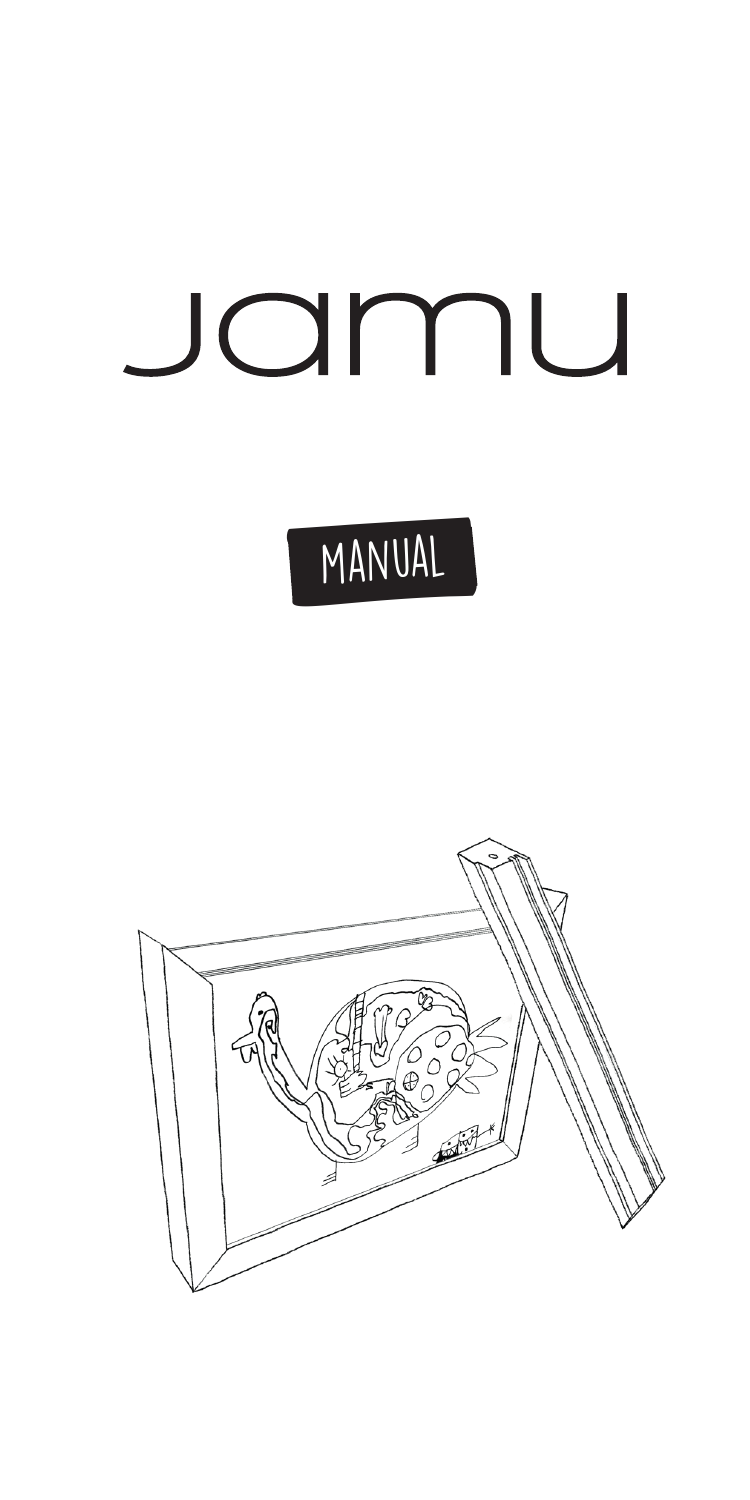

To avoid injury, the frame should only be operated by / or with an adult.









3. You can now hang the frame on<br>3. the wall, open it and fill it.

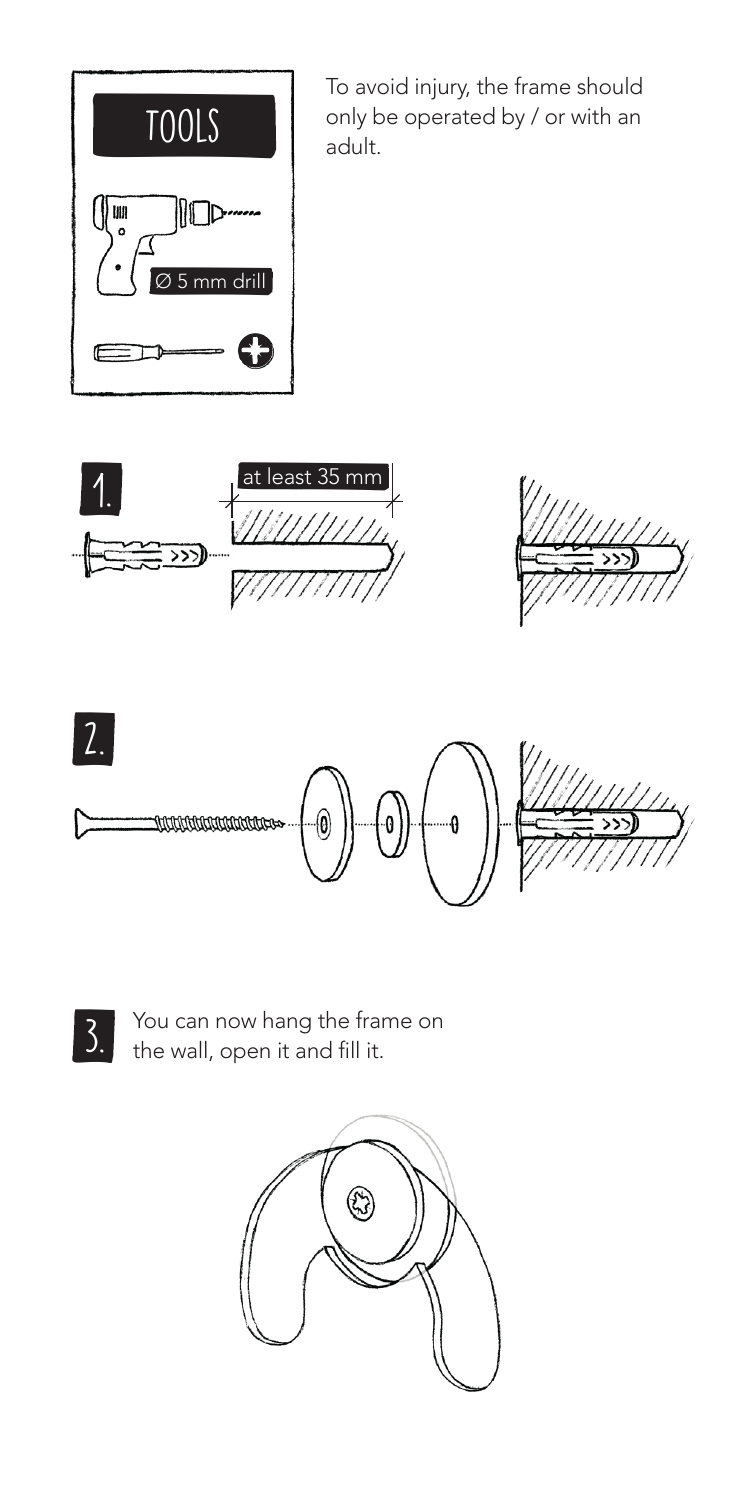



You can adjust the bracket by tightening the screw  $\frac{1}{2}$  You can adjust the bracket by tig<br>more or less. As it suits you best.



 $\mathfrak{b}$ . The JAMU can be hung or set up in both portrait and landscape format.

But never turn the frame more than 90° Otherwise the glass could slip out.